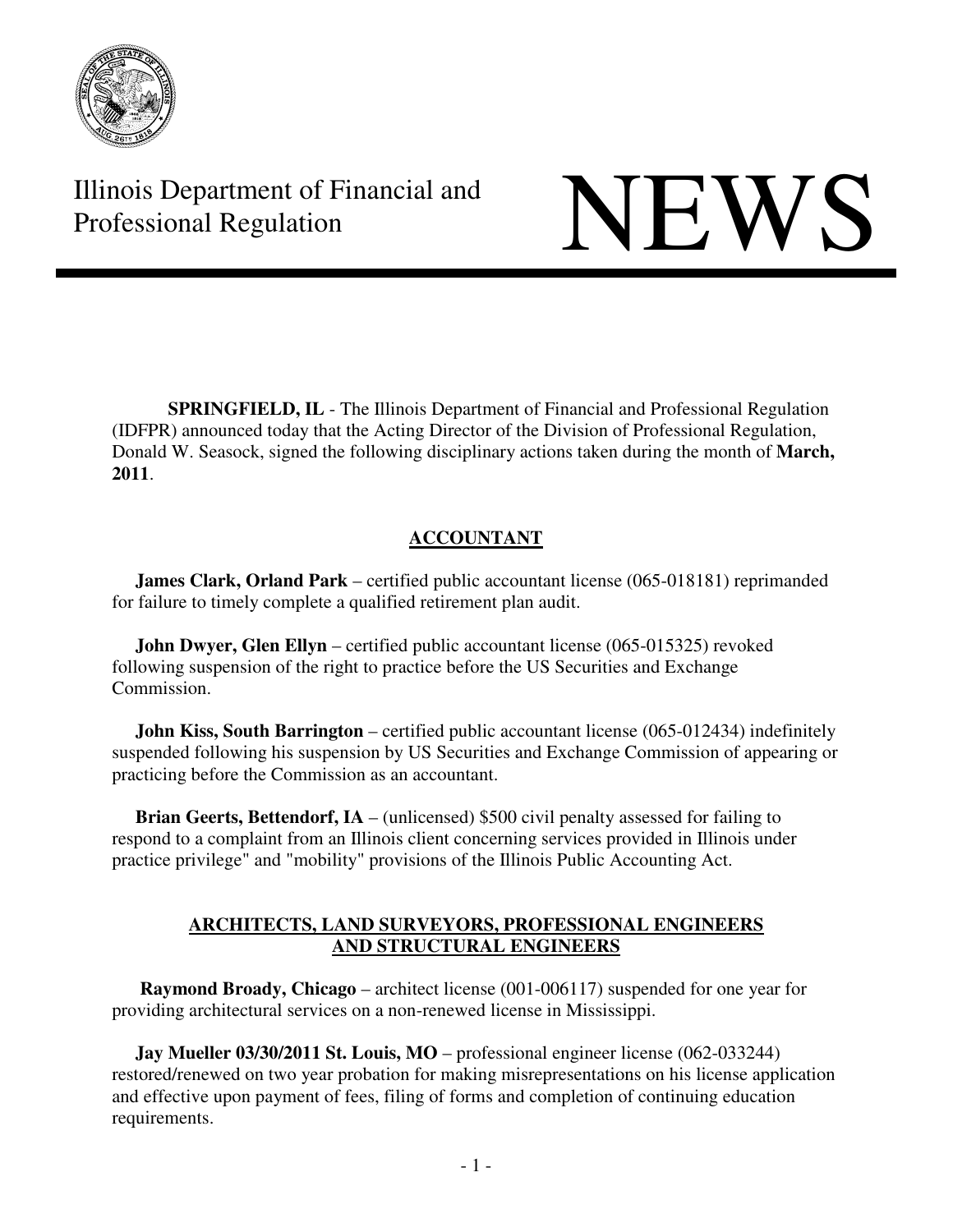**Christina Caravello, Libertyville** – (unlicensed) ordered to cease and desist the unlicensed practice of architecture by holding herself out to provide and providing architectural services without being duly licensed as an architect in Illinois.

**Jessica Fritch, Mason** – (unlicensed) ordered to cease and desist the unlicensed practice of architecture by providing architectural services without being duly licensed as an architect in Illinois.

**Jeffrey Letzter, Lake Bluff** – (unlicensed) ordered to cease and desist the unlicensed practice of architecture by holding himself out to provide architectural services without being duly licensed as an architect in Illinois.

**Gerald SanFilippo, Elmhurst and Professional Residential Construction Inspections, Elmhurst** (both unlicensed) both ordered to cease and desist the unlicensed practice of architecture by advertising architectural services without being licensed as an architect or a professional design firm in Illinois.

**Michael Shaver, Peru** – (unlicensed) ordered to cease and desist the unlicensed practice of architecture and holding himself out to provide architectural services without being licensed as an architect in Illinois.

**Anthony Thomason, Fairfield** – (unlicensed) ordered to cease and desist the unlicensed practice of architecture by holding himself out to provide architectural services without being licensed as an architect in Illinois.

### **ATHLETIC TRAINING**

 **Richard White, Oskaloosa, IA** – licensed MMA contestant registration (002-165671-0016) placed in refuse to renew status for dishonorable, unethical, or unprofessional conduct of a character likely to deceive, defraud or harm the public.

## **BARBER, COSMETOLOGY, ESTHETICS AND NAIL TECHNOLOGY**

**Oliver Adams, Bolingbrook** – barber license (006-062811) placed in refuse to renew status after defaulted on an Illinois educational loan.

**Troy Bly, Gary, IN** – barber license (006-062954) placed in refuse to renew status after defaulted on an Illinois educational loan.

**Edwin Hill, Flossmoor** – barber license (006-062107) placed in refuse to renew status after defaulted on an Illinois educational loan.

**Vernell Lollar, Chicago** – barber license (006- 063793) issued and placed on probation for one year due to criminal convictions and false statements regarding an accounting degree.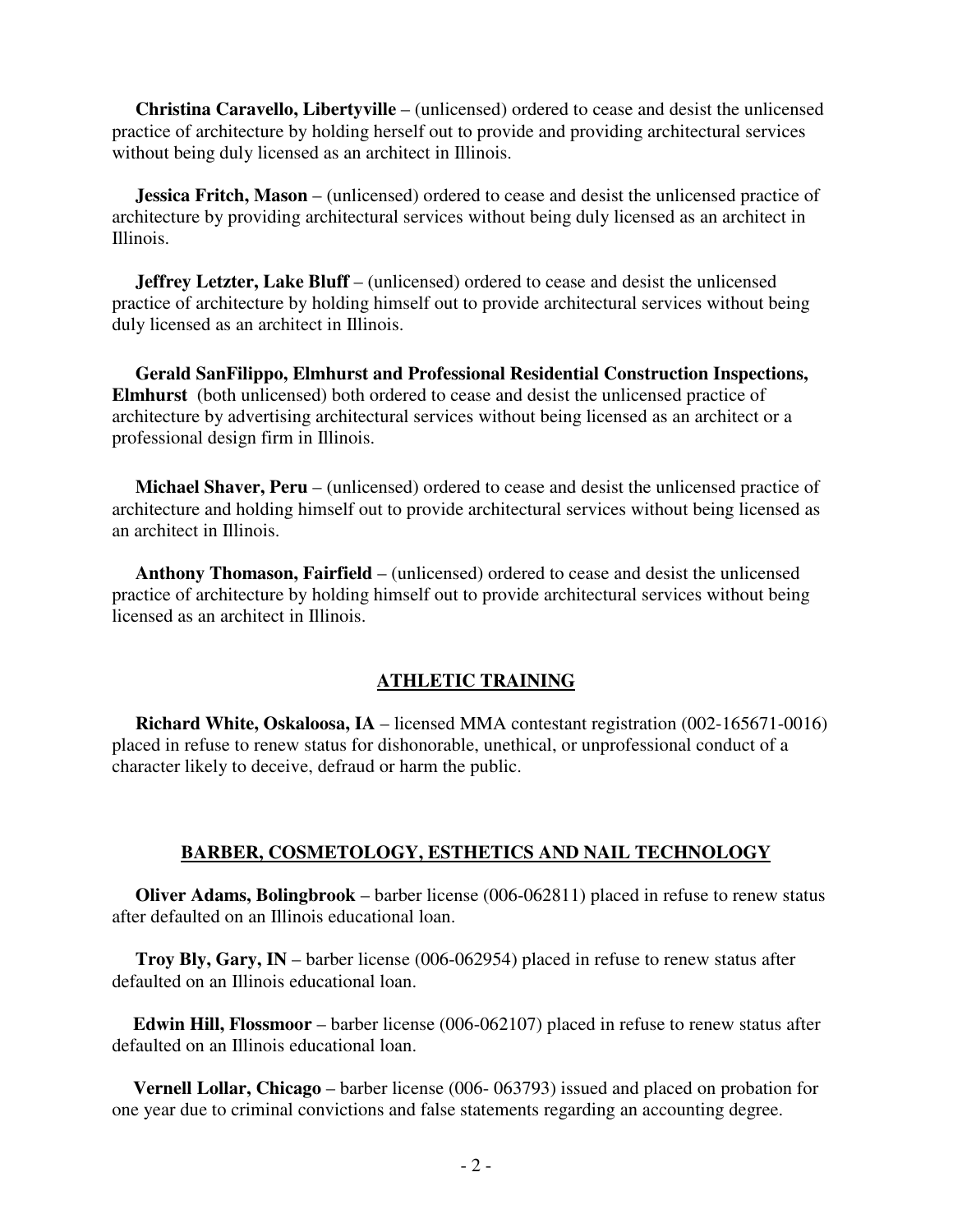**Anthony Molette, Maywood** – barber license (006-061279) placed in refuse to renew status after defaulted on an Illinois educational loan.

**Barry Blumenthal, Wheeling** – cosmetology license (011-112814) to remain in refuse to renew status and fined \$5,000 after practiced on a non-renewed license.

**Elias Campos, Chicago** – cosmetology license (011-274446) revoked based on material misstatements, misrepresentation for purposes of obtaining a license, practice by fraudulent misrepresentation, unprofessional conduct, willfully filing false records and discipline by another state.

**Regina Grach, Arlington Heights** – cosmetology license (011-180151) renewed/restored with reprimand and fined \$500 due to unlicensed practice (practicing on a non- renewed license).

**Jean King, Maywood** – cosmetology license (011-249959) reprimanded and fined \$250 due to performing some functions, such as braiding and hair setting, while license was in a nonrenewed status.

**Mary Rowe, East Moline** – cosmetology license (011-203268) placed on probation for three years and fined \$1,000 effective upon payment of fees, filing of forms and completion of continuing education after practiced when license was not renewed from October 1, 1993 through March 25, 1994; June 2003 through July 2009; and August 2009 through April 2010.

**Nathaniel Verrett, South Holland** – cosmetology license (Lic# 011-292588) issued and placed on probation for three years due to a felony conviction and unprofessional conduct.

 **Rosel School of Cosmetology, Chicago** – cosmetology school license (013-000614) reprimanded and fined \$1,000 for failure to maintain copies of student records as required.

**Shammara Evans, North Chicago** – nail technician license (169app615121) issued and placed on probation for two years with work restrictions due to felony convictions and unprofessional conduct.

**Eun Kim, Deerfield** – nail technician license (169-014618), **2x10 Nail & Spa Inc. Chicago** – salon license (189-010724), **2x10 Nail & Spa of Roscoe Inc. Chicago** – salon license (189- 013044), **Lincoln Square Nail and Spa Partnership Salon, Chicago** – salon license (189- 013045) **and 2x10 Nail & Spa Group, Inc, Chicago** – salon license (189-013046) all licenses reprimanded and nail technician license fined \$3,000 for operating salons without a salon registration and allowing three unlicensed persons to work in one of the salons.

**Carly Trinh, Chicago** – nail technician license (169-007288) reprimanded and fined \$300 due to unprofessional conduct by operating salon in an unsanitary condition.

 **California Styles, Collinsville** – salon license (189-005501) reprimanded and fined \$1,000 for aiding and assisting unlicensed practice.

 **Colours Nails Salon, Chicago** – nail salon license (189-012668) reprimanded and fined \$500 due to violation of regulations (failure to display licenses as required).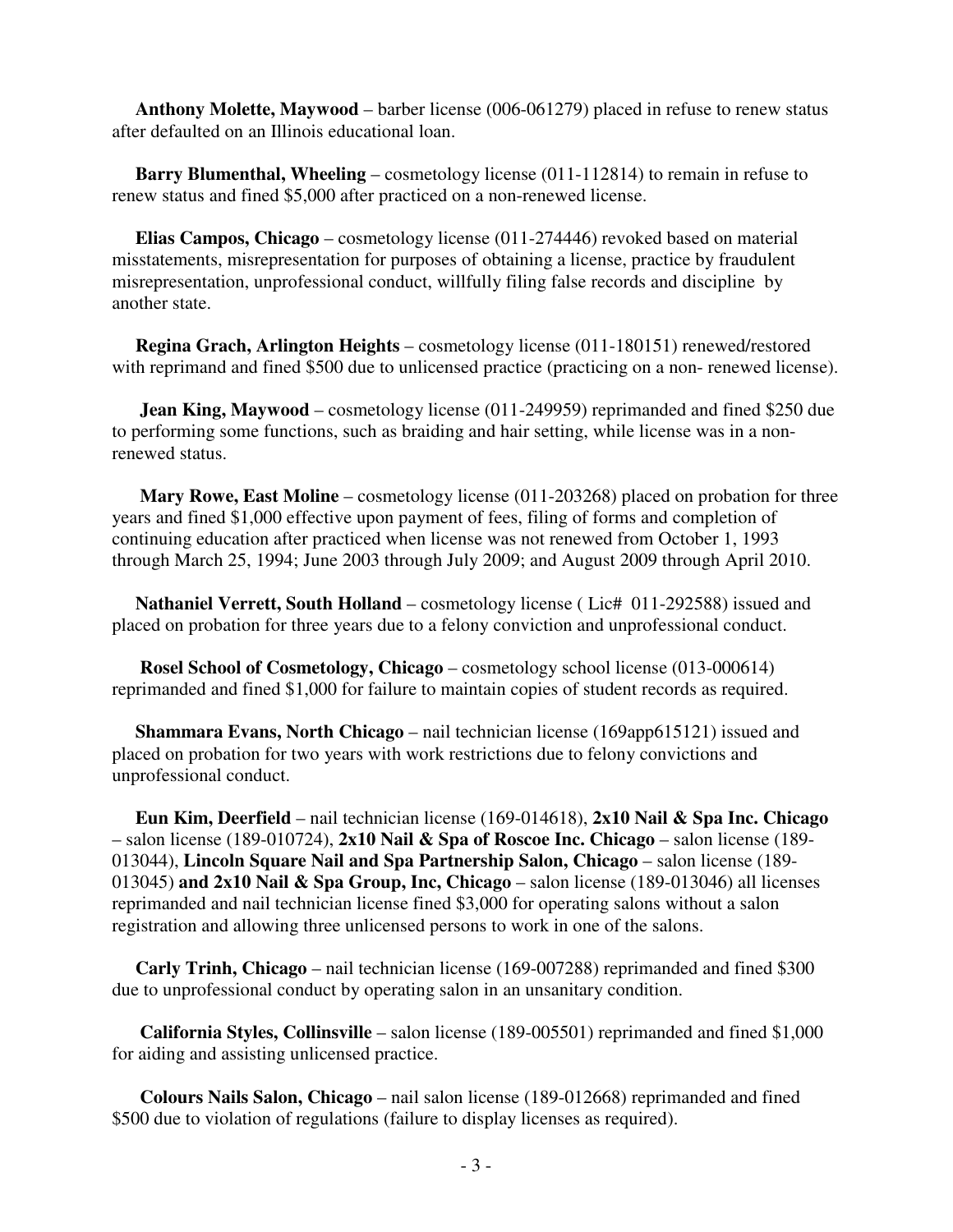**Fancy Nails, Harrisburg** – salon license (189-011937) automatically and indefinitely suspended due to a violation of probation.

 **Happy Nails, Decatur** – salon license (189-009942) placed on probation for two years and fined \$2,000 for aiding and assisting unlicensed practice and unprofessional conduct.

 **Princess Nails Salon, Chicago** – salon license (189-008828) automatically and indefinitely suspended due to a violation of probation.

 **Technical School of Fantastic Sam's, Westchester** – barber, cosmetology, esthetics and nail technology sponsor license (190-000161) reprimanded and fined \$1,000 for operating in 2007 on a lapsed license.

**On Point Beauty Salon, Chicago** – (unlicensed) ordered to cease and desist the unlicensed practice of barbering, cosmetology, esthetics or nail technology due to dishonorable, unethical or unprofessional conduct of a character likely to deceive, defraud or harm the public.

## **COLLECTION AGENCY**

**Account Services Collections Inc., Antonio, TX** – collection agency license (017-021476) issued and placed on probation for two years due to violation of Act (creditworthiness as required).

## **DENTAL**

**Diane Smith, Franklin, IN** – dental license (019-024907) placed on indefinite probation for a minimum of 1 year due to habitual intoxication or addiction to the use of alcohol.

**Kenneth Antonoff, Centralia** – dental controlled substance license (319-014674) reprimanded and fined \$5,000 for allowing staff members to sign his name on controlled substance prescriptions issued to patients of his practice.

## **DETECTIVE, ALARM, SECURITY, FINGERPRINT VENDOR AND LOCKSMITH**

**First Detection Systems of Illinois, Inc., Mt. Vernon, NY** – private alarm contractor agency license (127-001135) automatically and indefinitely suspended due to failure to pay the fine imposed by a prior Consent Order.

 **Stephen Balich, Orland Park** – permanent employee registration card (129-342862) issued and placed on probation for one year following finding of guilt on charge of retail theft in 2004.

**Quinette Frazier, Chicago** – permanent employee registration card(129-291770) placed on indefinite probation after defaulted on an Illinois educational loan and has now entered into a repayment agreement.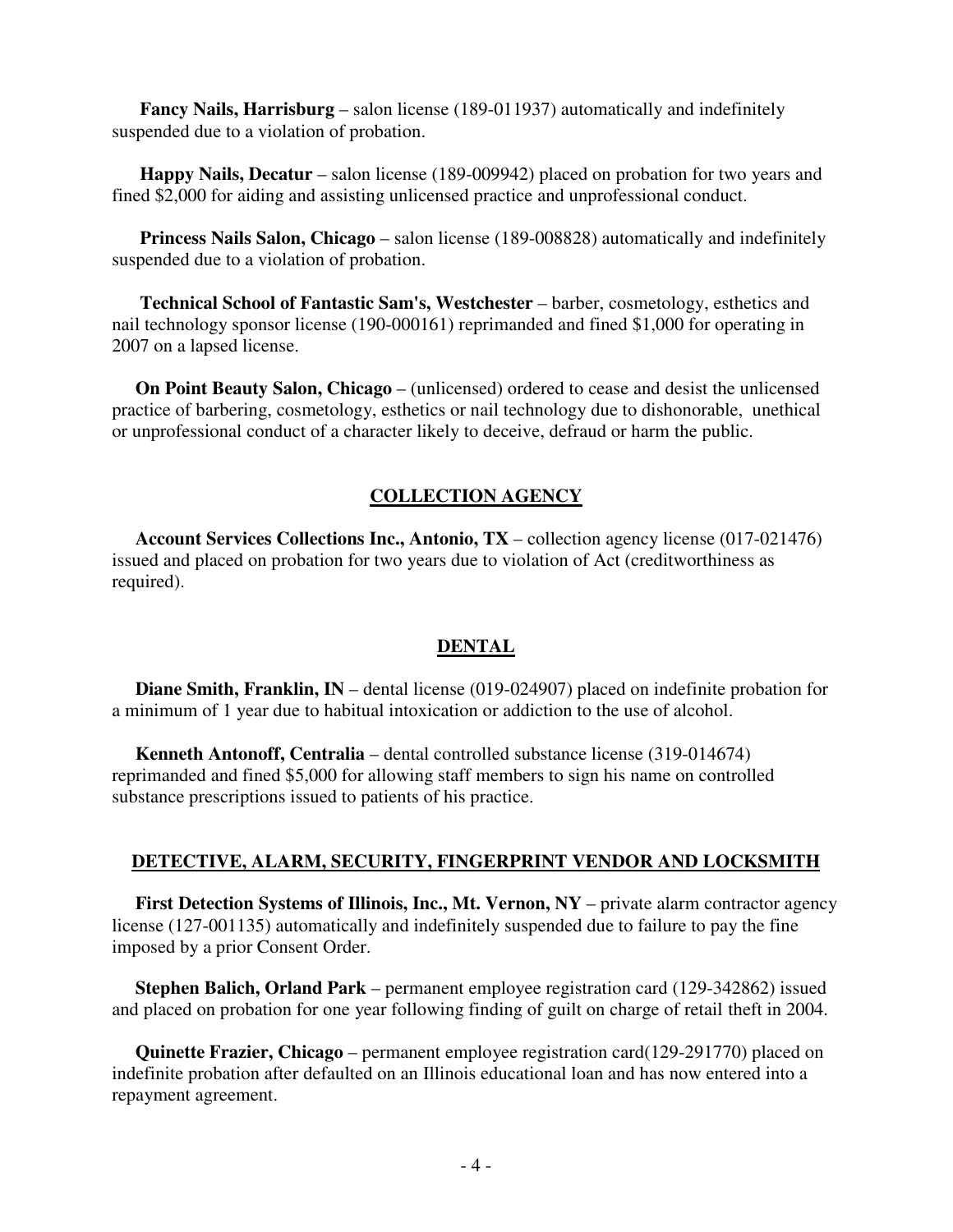**Demario Moore, Harvey** – permanent employee registration card (129-234351) placed on probation for one year after Department received information in a weapons discharge report that he had fired at a car that had committed a hit and run accident and failed to stop near his guard post. No individuals were actually struck by any shot fired by him, but his actions constituted unjustified use of deadly force and negligence.

**Quiana Moses, Chicago** – permanent employee registration card (129-343370) issued and placed on probation for one year due to criminal conviction.

**Blade Robinson, Chicago** – permanent employee registration card (129-343372) issued and placed on probation for one year due to criminal conviction.

**Jose Rubio, Chicago** – permanent employee registration card (129-343367) issued and placed on probation for two years due to criminal conviction.

**Johnette Sangster, Chicago** – permanent employee registration card (129-343357) issued and placed on probation for one year due to criminal conviction.

**Ruth Sole, Calumet Park** – permanent employee registration card (129-343361) issued and placed on probation for two years due to criminal conviction.

**Phyllis Taylor, Chicago** – permanent employee registration card (129-343358) issued and placed on probation for two years due to criminal conviction.

 **David Thomas, Arlington Heights** – permanent employee registration card (129-343360) issued and placed on probation for one year due to criminal conviction.

### **FUNERAL DIRECTORS & EMBALMERS**

**David Pimm, Chicago** – funeral director and embalmer license (034-015042) placed on indefinite probation after defaulted on an Illinois educational loan and has now entered into a repayment agreement.

### **MASSAGE THERAPY**

**Julie Guettler-Brunow, McHenry** – massage therapy license (227-012653) issued with reprimand and fined \$1,000 for engaging in massage therapy practice prior to licensure.

**Mei Xue, Chicago** – massage therapy license (227app2999529) issued with reprimand and fined \$1,000 for engaging in massage therapy practice prior to licensure.

**Jessica Minatelli, Park City** – (unlicensed) ordered to cease and desist from knowingly aiding and abetting the unlicensed practice of massage for compensation by two employees.

**Xin Zhang, Aurora** – (unlicensed) ordered to cease and desist the unlicensed practice of massage therapy and assessed a \$750 civil penalty.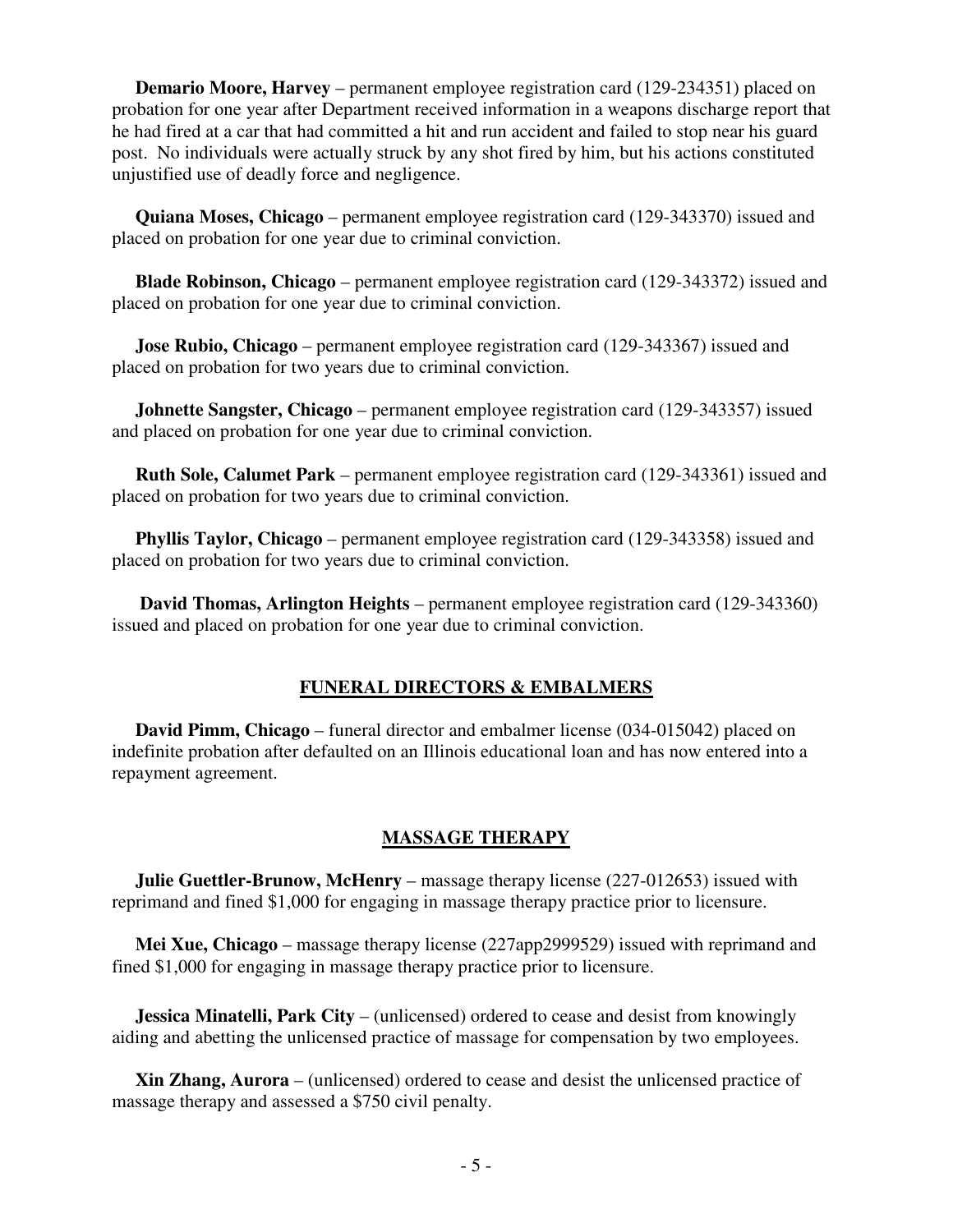#### **MEDICAL**

 **Maryann Bower 03/29/2011 Skokie** – physician and surgeon license (036-042337) placed in refuse to renew status due to her state of Colorado surrender of license relating to self prescribing controlled substances.

**Laurent Brard, Springfield** – physician and surgeon license (036-127342) issued and placed on indefinite probation with practice restrictions for a minimum of three years after being disciplined by the state of Rhode Island and Massachusetts for sexual contact between a physician and patient during the existence of the physician/patient relationship.

Peter Breen, Orange, CA – physician and surgeon license (036-064896) reprimanded after being disciplined by the state of California.

**William Fontenot, Gainesville, FL** – physician and surgeon license (036-100212) placed in refuse to renew status after being disciplined by another jurisdiction.

**Nirali Ghia, Elmhurst** – physician and surgeon license (036-100496) reprimanded and fined \$500 after settled a lawsuit alleging that she failed to timely initiate C-Section.

**Alexander Kalk, Buffalo Grove** – physician and surgeon license (036-119654) suspended for 30 days, followed by indefinite probation for a minimum of five years and controlled substance license indefinitely suspended after being disciplined by the state of Missouri.

**Richard Keller, Waukegan** – physician and surgeon license (036-078718) and controlled substance license (336-041769) both indefinitely suspended for a minimum of five years for the non-therapeutic prescribing of controlled substances.

**Blair Rhode, Orland Park** – physician and surgeon license (036-105379) reprimanded for failure to do a thorough evaluation of a patient on initial presentation.

**James Rorig, Bay City, TX** – physician and surgeon license (036-059878) reprimanded and fined \$500 after being disciplined by the Texas Medical Board.

**Darryl Schlegel, Oak Park** – physician and surgeon license (036-087707) placed on indefinite probation for a minimum of three years and fined \$5,000 and controlled substance license suspended for 90 days due to the issuance of prescriptions for controlled substances for several family members and friends without keeping medical records.

**Bruce Smith, Chicago** – physician and surgeon license (036-093924) revoked and fined \$5,000 for failure to properly perform surgical procedures and treat post-operative complications of two patients of his practice.

**Kenneth Sparr, New Glarus, WI** – physician and surgeon license (036-127436) issued with reprimand after being disciplined by the state of Wisconsin for diversion of controlled substances for personal use in the past.

**John Wall, Rockford** – physician and surgeon license (036-037806) restored from probation to refuse to renew status.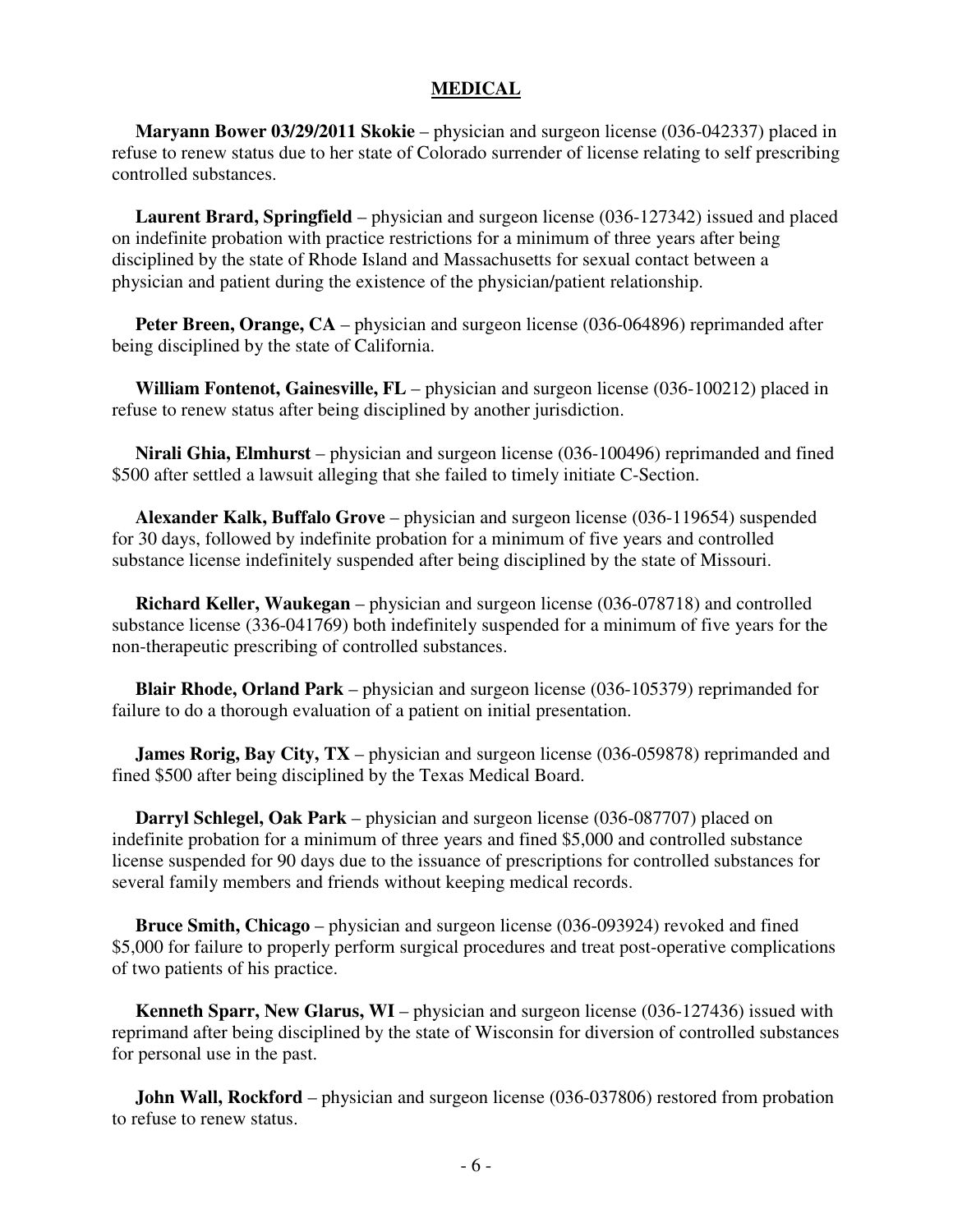**Jamie Warnick, Decatur** – physician and surgeon license (036-068130) and controlled substance license (336-032244) indefinitely suspended due to dishonorable/unethical conduct; habitual or excessive use or abuse of drugs; violation of State or Federal Laws relating to Controlled Substances; making or filing false records or reports to support claims against medical assistance programs; making false, fraudulent or deceptive statements in documents connected with practice.

**Philip Yap, Hinsdale** – physician and surgeon license (036-066169) reprimanded and fined \$500 for failure to identify intra-peritoneal air on abdominal CT Scan referred to him for review for possible kidney stones.

**James Atwood, Ink In Ink Out, and Exotic Ink, Bradley** – (all unlicensed) all ordered to cease and desist the unlicensed practice of medicine by using a laser to remove tattoos and assessed a \$5,000 civil penalty.

### **NURSING**

**Natalie Banie, Westmont** – registered nurse license (041-389455) automatically and indefinitely suspended for a minimum of 12 months due to a violation of probation.

**Angela Burcham, Decatur** – registered nurse license (041-338141) suspended for 30 days for committing a medication administration error.

**Sheela Chacko, Des Plaines** – registered nurse license (041-351280) reprimanded for failure to follow facility protocol after a resident fall.

**Tammy Choat, San Fidel, NM** – registered nurse license (041-328872) placed on indefinite probation for a minimum of two years due to a criminal conviction and after being disciplined by the state of Arizona.

**Renee Christ, Crown Point, IN** – registered nurse license (041-391371) issued with reprimand due to a sister state discipline.

**Melissa Compton, Tinley Park** – registered nurse license (041-349781) placed on indefinite probation with work restrictions for a minimum of three years after failed to comply with the terms of a back-to-work agreement with a facility in the state.

**Deidra Curry, Wheatfield** – registered nurse license (041-374597) reprimanded for failure to comply with policies and procedures for medication administration at a facility in the state.

**Barbara Darling, Peoria** – registered nurse license (041-331059) automatically and indefinitely suspended for a minimum of 12 months due to a violation of probation in which she tested positive for alcohol on 12/20/10 and 01/03/11.

**Laurie Deal, Glasford** – registered nurse license (041-354783) placed on indefinite probation after defaulted on an Illinois educational loan and has now entered into a repayment agreement.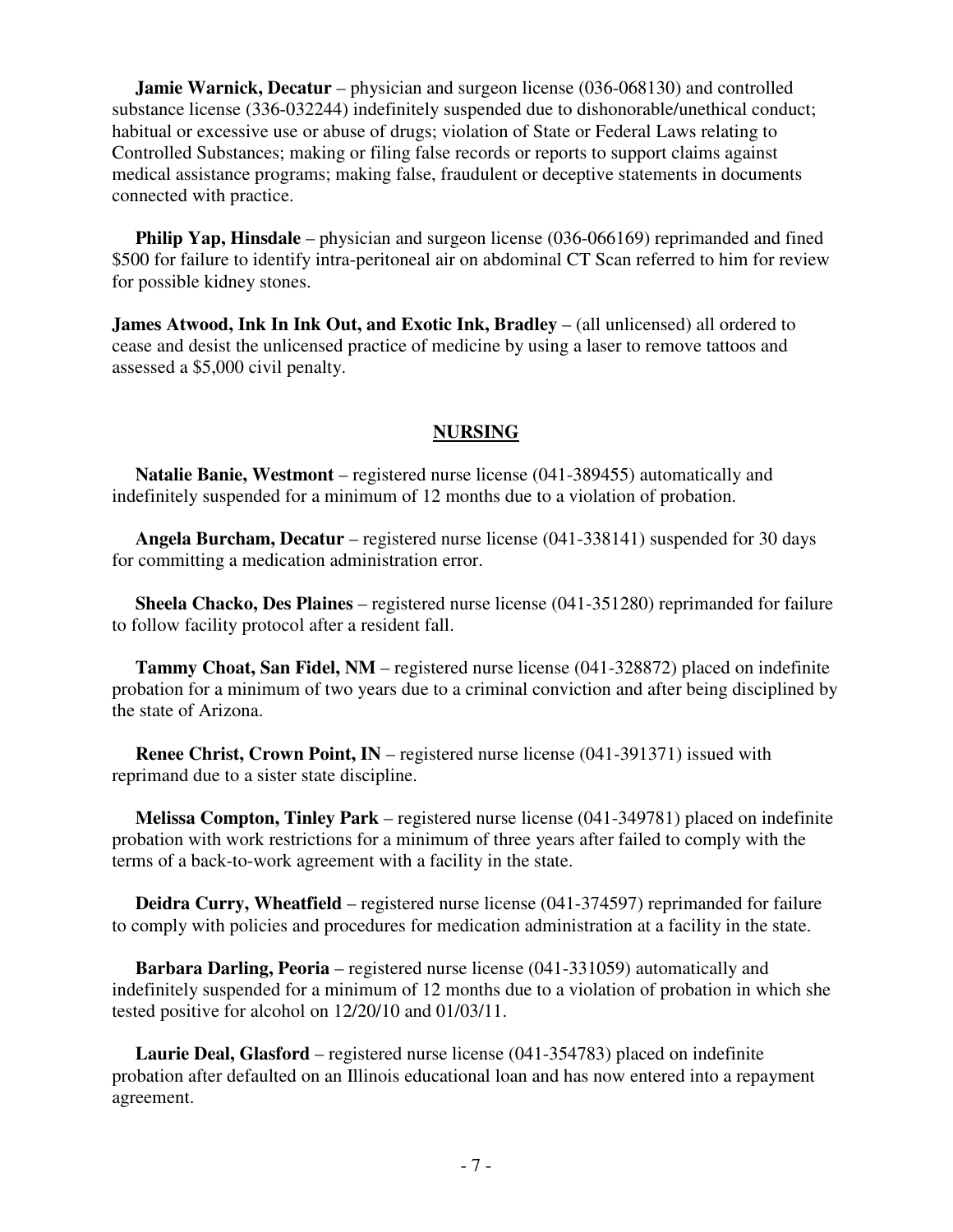**Tracy Desnoyers, Chesterton, IN** – registered nurse license (041-345961) restored to indefinite probation with work restrictions for a minimum of three years effective upon payment of fees and filing of forms.

**Rayanne Furlong, Mount Vernon** – registered nurse license (041-391741) issued with reprimand after being disciplined in another jurisdiction.

**Lisa Garza, Morton** – registered nurse license (041-276943) placed on indefinite probation with work restrictions for a minimum of three years due to a positive drug screen.

**Angela Glancy, Decatur** – registered nurse license (041-303211) automatically and indefinitely suspended for a minimum of six months due to a violation of conditions of probation.

**Patricia Harsh, Washington** – registered nurse license (041-391743) issued with reprimand for having been convicted of making false statements and failing to disclose this conviction on her licensure application.

**Alanda Jackson, Chicago** – registered nurse license (041-391742) issued with reprimand due to a criminal conviction.

**Jean Claude Jean, Lombard** – registered nurse license (041-299862) indefinitely suspended for a minimum of three months due to a criminal conviction for Domestic Battery/Bodily Harm discipline by the state of Arizona and failure to report the conviction and the Arizona discipline to the Department.

**Melissa Jones, Taylorville** – registered nurse license (041-340725) suspended for one month for breaching the quality of patient care and for ordering the falsification of records.

**Dowell Kelley, Sandoval** – registered nurse license (041-304498) restored to indefinite probation for a minimum of three years effective upon the successful completion of NCLEX-RN, complete requirements from prior Consent Order, complete continuing education requirements, payment of fees and filing of forms.

**John Lohr, Oak Forest** – registered nurse license (041-333225) automatically and indefinitely suspended for a minimum of 12 months due to a violation of probation after failed to provide quarterly reports or verify urine toxicology screens.

**Candice Martin, Covington, IN** – registered nurse license (041-362234) placed on indefinite probation for a minimum of three years after diverted controlled substances from a facility in the state.

**Eric Miller, Rockford** – registered nurse license (041-369885) automatically and indefinitely suspended for a minimum of 12 months for having violated the terms of a Consent Order.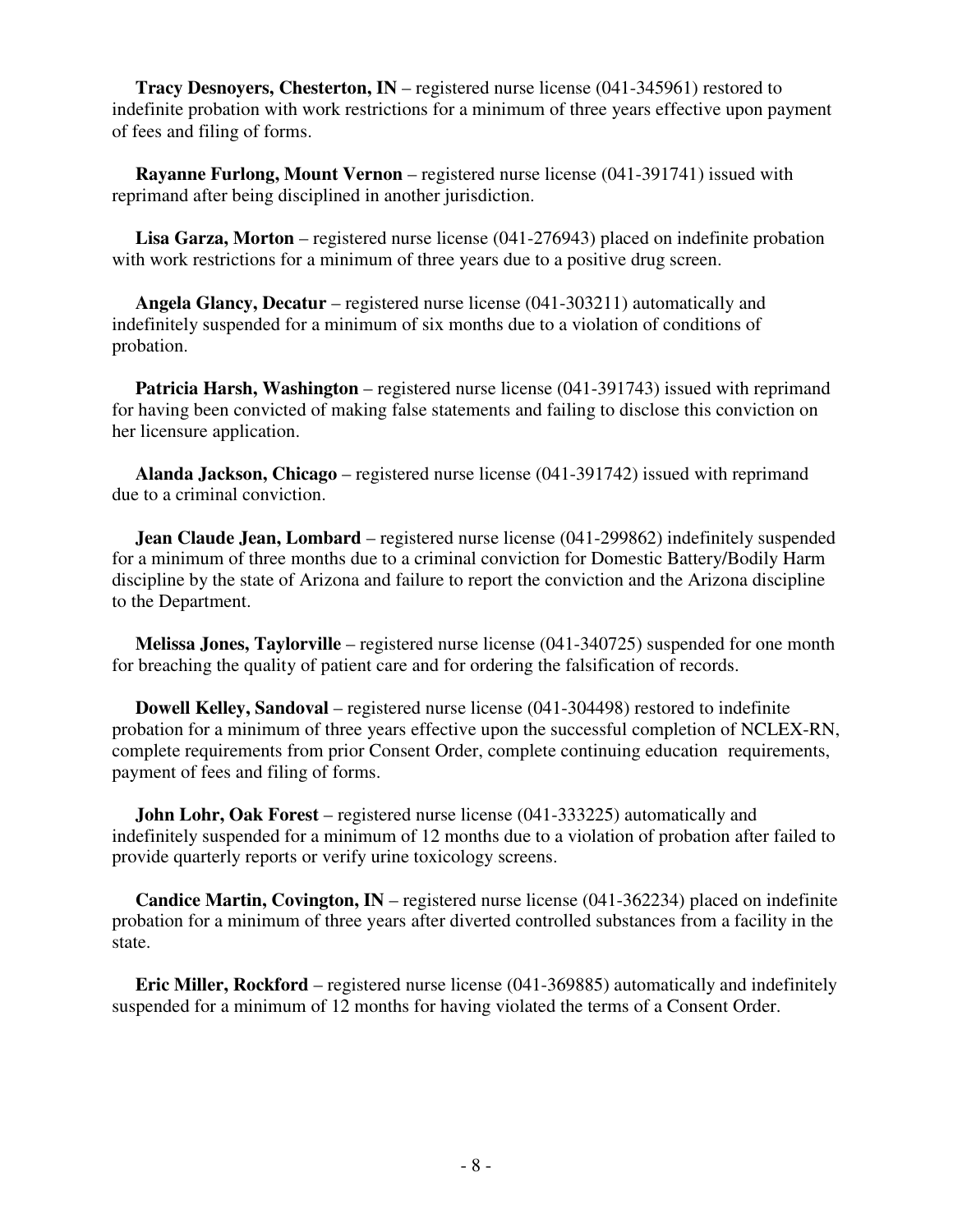**Nathan Newby, Jacksonville** – registered nurse license (041-305978) placed in refuse to renew status after being disciplined by the state of California for unprofessional conduct.

 **Cynthia Olson, Peoria** – registered nurse license (041-225510) restored to indefinite probation with work restrictions for a minimum of three years effective upon payment of fees, filing of forms and successful passage of the NCLEX examination.

**Diane Piontek, Decatur** – registered nurse license (041-371974) placed on indefinite probation with work restrictions for a minimum of three years for the diversion of controlled substances from a facility in the state.

**Deborah Royne-Ellis, Cobden** – registered nurse license (041-251985) reprimanded and fined \$250 for practicing beyond the scope of her nursing license.

**Diane Thompson, East Moline** – registered nurse license (041-244904) restored/renewed with reprimand effective upon payment of fees and filing of forms.

**Pamela Toliver, Sumner** – registered nurse license (041-376301) indefinitely suspended for a minimum of one year for failure to provide CPR to a resident in a timely manner.

**Cokeisha Vanhook, St. Louis, MO** – registered nurse license (041-391203) issued with reprimand due to a sister state discipline.

**Teri Watkins, Chicago** – registered nurse license (041-303673) indefinitely suspended for a minimum of three years due to unprofessional conduct, diverting and self- administering controlled substances, and a pattern of practice which demonstrates incompetence.

**Rachael Allison, Mount Vernon** – licensed practical nurse license (043-090564) placed in refuse to renew status for diverting controlled substances from her former employer.

**David Armstrong, Elgin** – licensed practical nurse license (043-077726) fined \$500 for practicing on a non-renewed license.

**Norma Atkins, Alton** – licensed practical nurse license (043-063479) automatically and indefinitely suspended for a minimum of 12 months due to a violation of probation by submitting a diluted sample in a drug toxicology screen rendering the screen invalid.

**Elizabeth Brown, Lindenhurst** – licensed practical nurse license (043-088484) placed on indefinite probation after defaulted on an Illinois educational loan and has now entered into a repayment agreement.

**Mssara Brown, Hines** – licensed practical nurse license (043-056986) placed on indefinite probation after defaulted on an Illinois educational loan and has now entered into a repayment agreement.

**Sarah Bushong, Lebanon** – licensed practical nurse license (043-084104) placed in refuse to renew status after being more than 30 days delinquent in the payment of child support.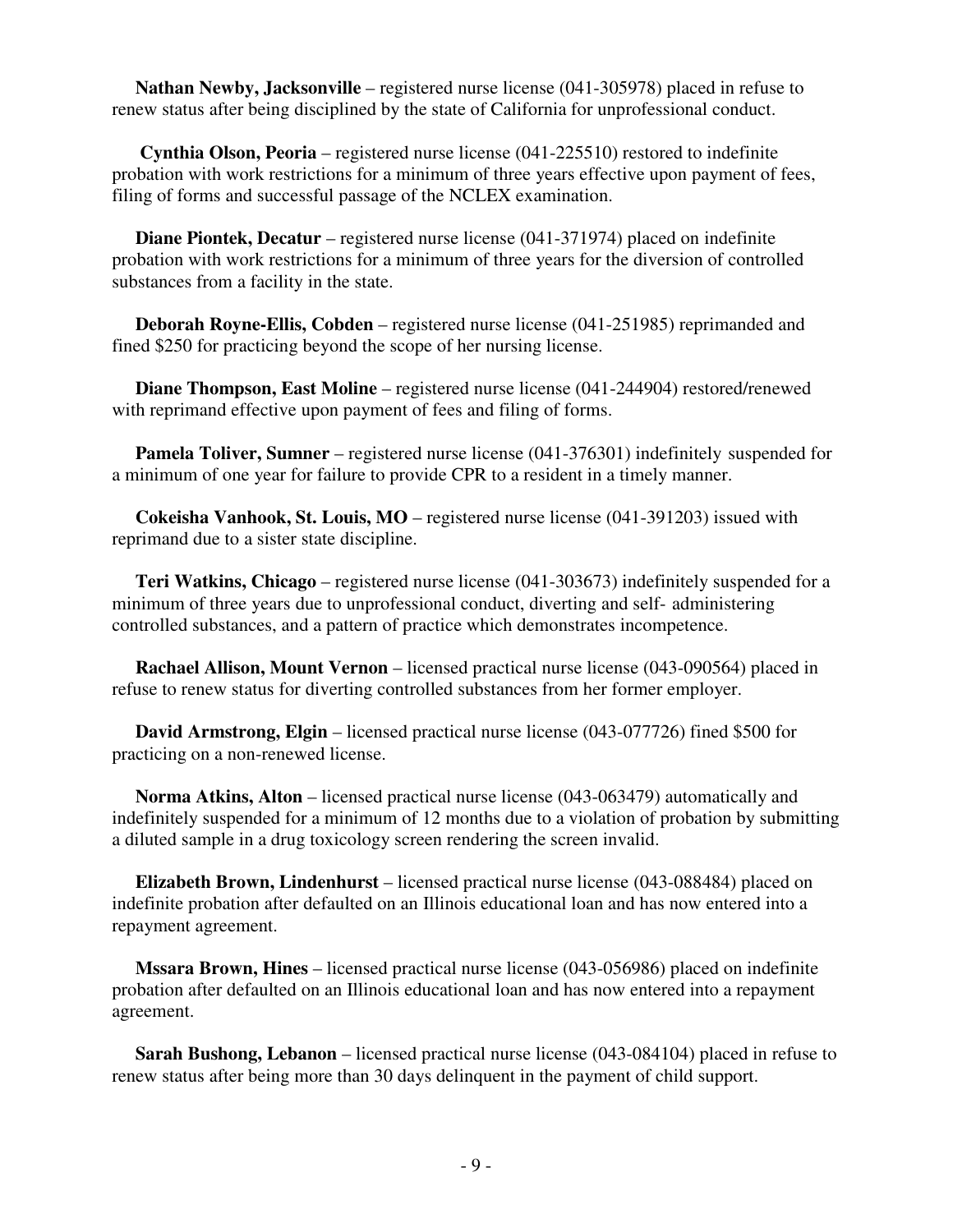**Kelli Cooper, Galesburg** – licensed practical nurse license (043-107636) restored to indefinite probation for a minimum of three years effective upon payment of fees and filing of forms.

**Candice Foster-Wells, Buffalo Grove** – licensed practical nurse license (043-104565) suspended for 90 days and fined \$1,500 due to her improper posting of a client's information on the internet.

**Amy Hall, Kinmundy** – licensed practical nurse license (043-112311) issued with reprimand due to an 2003 felony drug conviction.

**Bridget Hall, East Moline** – licensed practical nurse license (043-072895) placed on indefinite probation after defaulted on an Illinois educational loan and has now entered into a repayment agreement.

**Katherine Jennings, Wood River** – licensed practical nurse license (043-080355) reprimanded for dispensing medicine to a co-worker without a physician's order and in the absence of a nurse-patient relationship.

**Gwen Jones, Olney** – licensed practical nurse license (043-041352) placed in refuse to renew status for a felony conviction of unlawful acquisition of a controlled substance.

**David Kershner-Mattingly, New Athens** – licensed practical nurse license (043-089430) placed in refuse to renew status for being more than 30 days delinquent in the payment of child support.

**Dana Lewis, Pittsfield** – licensed practical nurse license (043-086000) placed on indefinite probation after defaulted on an Illinois educational loan and has now entered into a repayment agreement.

**Judy Marshall, Belleville** – licensed practical nurse license (043-057874) renewed/restored with reprimand effective upon payment of fees, filing of forms and completion of continuing education.

**Sheila Means, Chicago** – licensed practical nurse license (043-087398) placed on indefinite probation after defaulted on an Illinois educational loan and has now entered into a repayment agreement.

**Carrie Potter, Peoria Heights** – licensed practical nurse license (043-102945) placed on indefinite probation for a minimum of one year after being disciplined by the state of Iowa for driving under the influence of alcohol offenses.

**Melissa Ragsdale, Martinsville** – licensed practical nurse license (043-078230) automatically and indefinitely suspended for a minimum of six months due to a violation of probation.

**Stephanie Raney, Urbana** – licensed practical nurse license (043-112310) issued with reprimand for having disclosed she pled guilty to a Felony for driving on a revoked license from an earlier Driving under the Influence of Alcohol.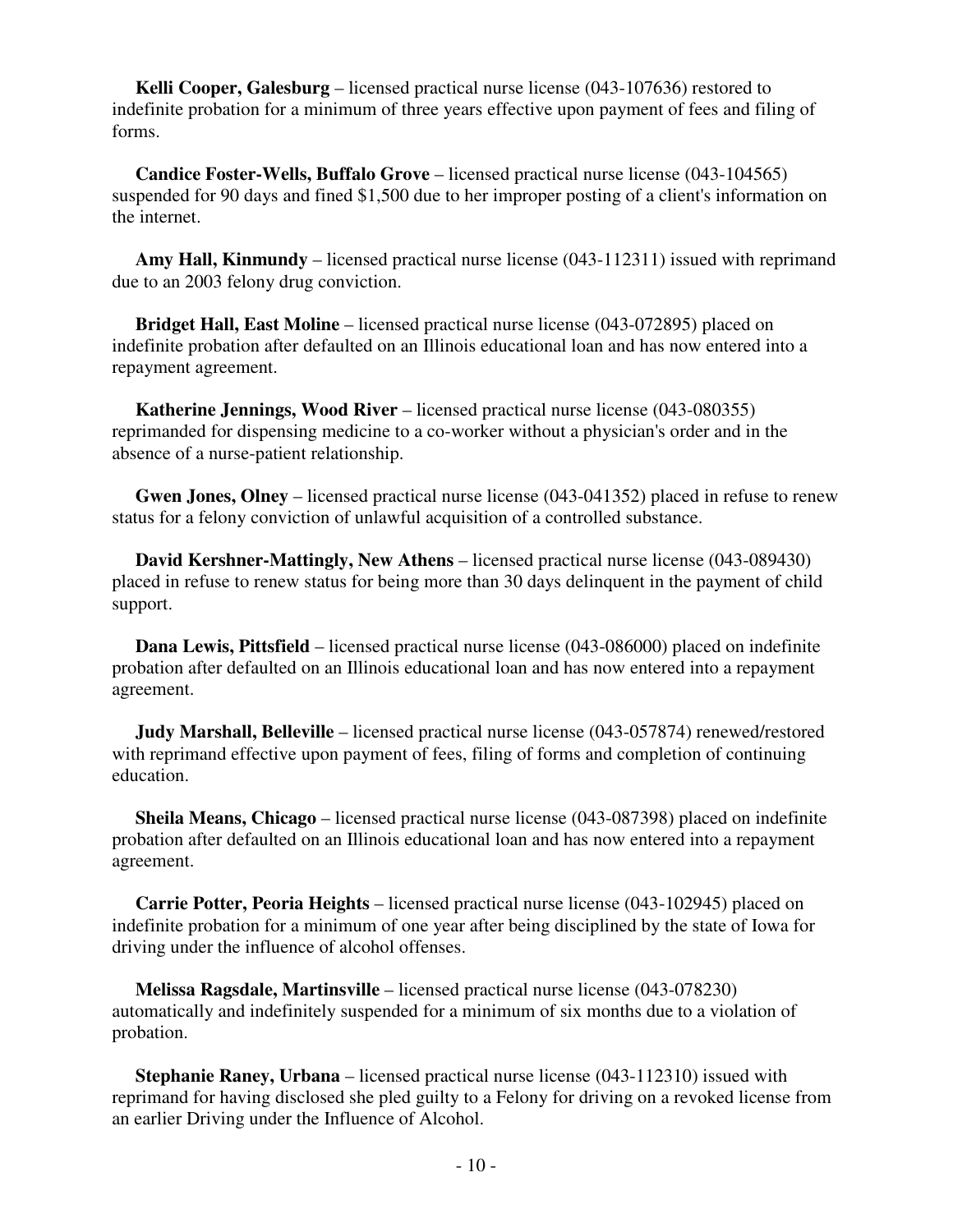**Brenda Shekell, Glen Carbon** – licensed practical nurse license (043-074931) indefinitely suspended for a minimum of two years for failure to disclose two felony convictions in Union County, IL and for sustaining those convictions, namely, Unlawful Possession of Methamphetamine and Unlawful Possession of Methamphetamine Precursor.

**Josephine Sweeney, East Alton** – licensed practical nurse license (043-067779) placed on indefinite probation after defaulted on an Illinois educational loan and has now entered into a repayment agreement.

**Ruth Terrell, Decatur** – licensed practical nurse license (043-086355) placed on indefinite probation with work restrictions for a minimum of three years for diversion and false charting.

**Rosanna Voss, South Elgin** – licensed practical nurse license (043-031422) placed in refuse to renew status after diverted controlled substances from a facility in the state.

**Jeannate Wells, Hammond, IN** – licensed practical nurse license (043-104705) placed on indefinite probation after defaulted on an Illinois educational loan and has now entered into a repayment agreement.

**Terina Yarbary, Decatur** – licensed practical nurse license (043-112455) issued with reprimand due to a past criminal conviction.

## **NURSING HOME ADMINISTRATOR**

**William Heidel, Herscher** – nursing home administrator license (044-005141) revoked for working as a nursing home administrator while his license was in a non-renewed status.

**Christopher Robb, Tallula** – nursing home administrator license (044-010326) reprimanded for failure to conduct criminal background checks on incoming residents transferred from sister facilities.

**Michael Toral, Carol Stream** – nursing home administrator license (044-005536) indefinitely suspended for a minimum of two years for failure to report sexual abuse, failure to ensure the facility was free from accidents, and failure to inform a resident's physician about a significant change in the resident's condition.

# **OCCUPATIONAL THERAPY**

**Andrew Stillberger, Zanesville, OH** – occupational therapy license (056-009325) issued with reprimand after being disciplined by the state of North Carolina.

## **PHARMACY**

The following individuals' pharmacy technician licenses were placed in refuse to renew status after defaulting on an Illinois Educational Loan: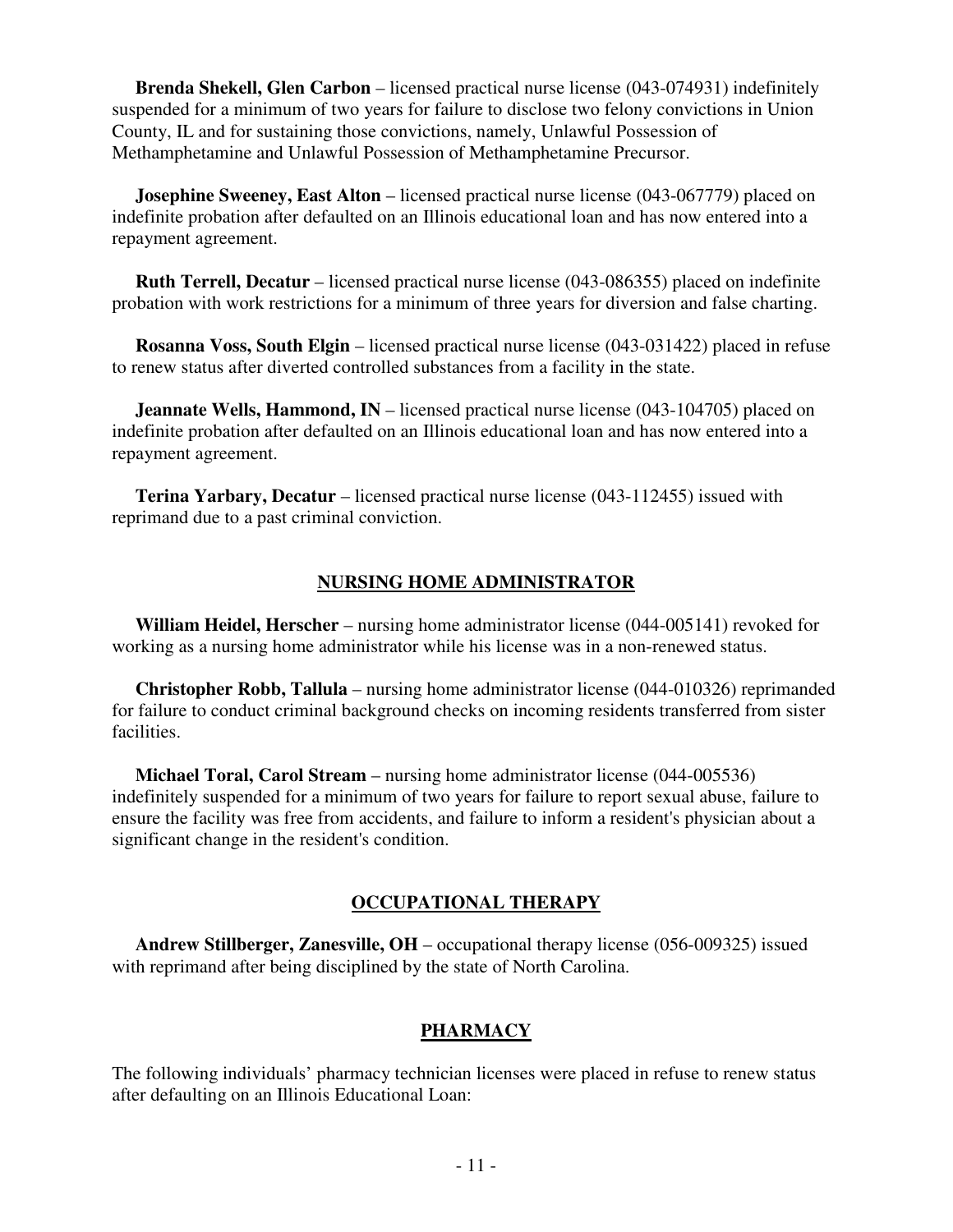| .049-166031 |
|-------------|
| .049-142058 |
| .049-108649 |
| .049-187615 |
| .049-113925 |
| .049-119481 |
| .049-177191 |
| .049-136372 |
| .049-150645 |
| .049-161091 |
| .049-129235 |
| .049-090563 |
| .049-178955 |
| .049-152110 |
|             |
|             |
| .049-119975 |
|             |

**Tonya Aguiniga, Carpentersville** – pharmacy technician license (049-196618) placed in refuse to renew status after being more than 30 days delinquent in the payment of child support.

**Raymond Fouchea, Olympia Fields** – pharmacy technician license (049-177195) placed in refuse to renew status after being more than 30 days delinquent in the payment of child support.

**Steve Freeman, Chicago** – pharmacy technician license (049-196333) placed in refuse to renew status after being more than 30 days delinquent in the payment of child support.

**Anthony Jones, Chicago** – pharmacy technician license (049-144316) placed in refuse to renew status after being more than 30 days delinquent in the payment of child support.

**Vicky Karahalios, Glenview** – pharmacy technician license (049-131337) revoked and fined \$10,000 for practicing as a pharmacist when she does not now hold nor has she ever held a license to practice as a pharmacist.

**Clayton Parks, Warrensburg** – pharmacy technician license (049-171425) indefinitely suspended for a minimum of one year after information came to the Department's attention that he diverted controlled substances from his former employer for self use.

**Maribeth Polizzi, Bartlett** – pharmacy technician license (049-169862) indefinitely suspended after admitted to diverting controlled substances for self-use from her former pharmacy employer

**Michael Robinson, Dolton** – pharmacy technician license (049-196218) placed in refuse to renew status after being more than 30 days delinquent in the payment of child support.

**Esmeralda Rodriguez Sanchez, Aurora** – pharmacy technician license (049-179277) placed on indefinite probation after defaulted on an Illinois educational loan and has now entered into a repayment agreement.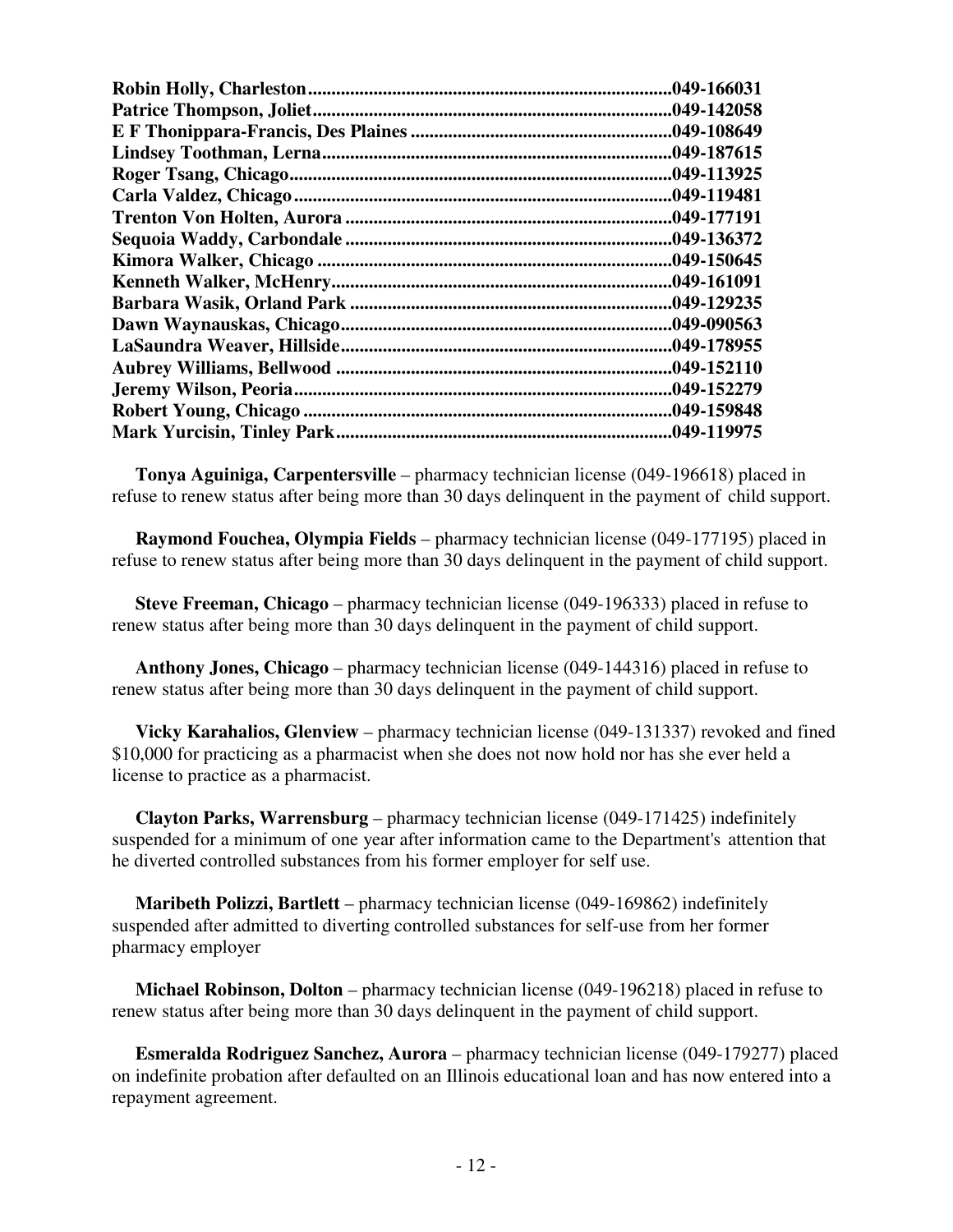**Phillip Giannino, Frankfor**t – pharmacist license (051-029002) and **Alliance Wholesale Distributor, Frankfort** - drug distributor license (004-000676) both revoked and owner Giannino is prohibited from being employed or otherwise working for an Illinois wholesale drug distributor in any capacity after he plead guilty to conspiracy to defraud the United States by impairing, impeding, obstructing, and defeating the lawful functions of the United States Food & Drug Administration by selling diverted drugs.

**George Gillard, Irving, TX** – pharmacist license (051-033994) placed in refuse to renew status after his license was placed on probation for two years by the state of Alabama after he diverted 20 capsules of a non-controlled prescription drug.

**William Morgan, Rutland, VT** – pharmacist license (051-034299) restored/renewed with reprimand and practice restrictions after being disciplined by the state of New Hampshire Board of Pharmacy stemming from a 1995 audit of a pharmacy he owned.

**Katherine Walters, Dyer, IN** – pharmacist license (051-036619) placed on indefinite probation effective upon payment of fees, filing of forms and completion of continuing education after being disciplined by the state of Indiana.

# **PSYCHOLOGY**

**Robert Eizenga, Tinley Park** – licensed clinical psychologist license (071-003495) indefinitely suspended for allegedly engaging in sexual misconduct with a patient while employed at a facility in the state.

## **REAL ESTATE**

**Nick Schaetzel, Germantown, WI** – auctioneer license (441-001078) reprimanded for practicing on an inoperative license and for a misleading advertisement.

**Forest Brooks, Winthrop Harbor** – home inspector license (450-001234) placed in refuse to renew status due to several errors made in the performance of a home inspection.

**Thomas Galante, Chicago** – home inspector license (450-007473) reprimanded and fined \$500 for misrepresenting completion of continuing education for renewal period ending November 30, 2008.

**Joseph Larucci, Chicago** – home inspector license (450-001748) automatically and indefinitely suspended for a minimum of six months for violating the terms of a consent order.

**Steven Shank, Greenville** – home inspector license (450-000566) placed in refuse to renew status for failure to submit proof of completion of required continuing education pursuant to the Department's audit.

**Richard Van Dort, Coast, FL** – home inspector license (450-003522) placed in refuse to renew status for failure to complete the continuing education required for renewal in a timely manner.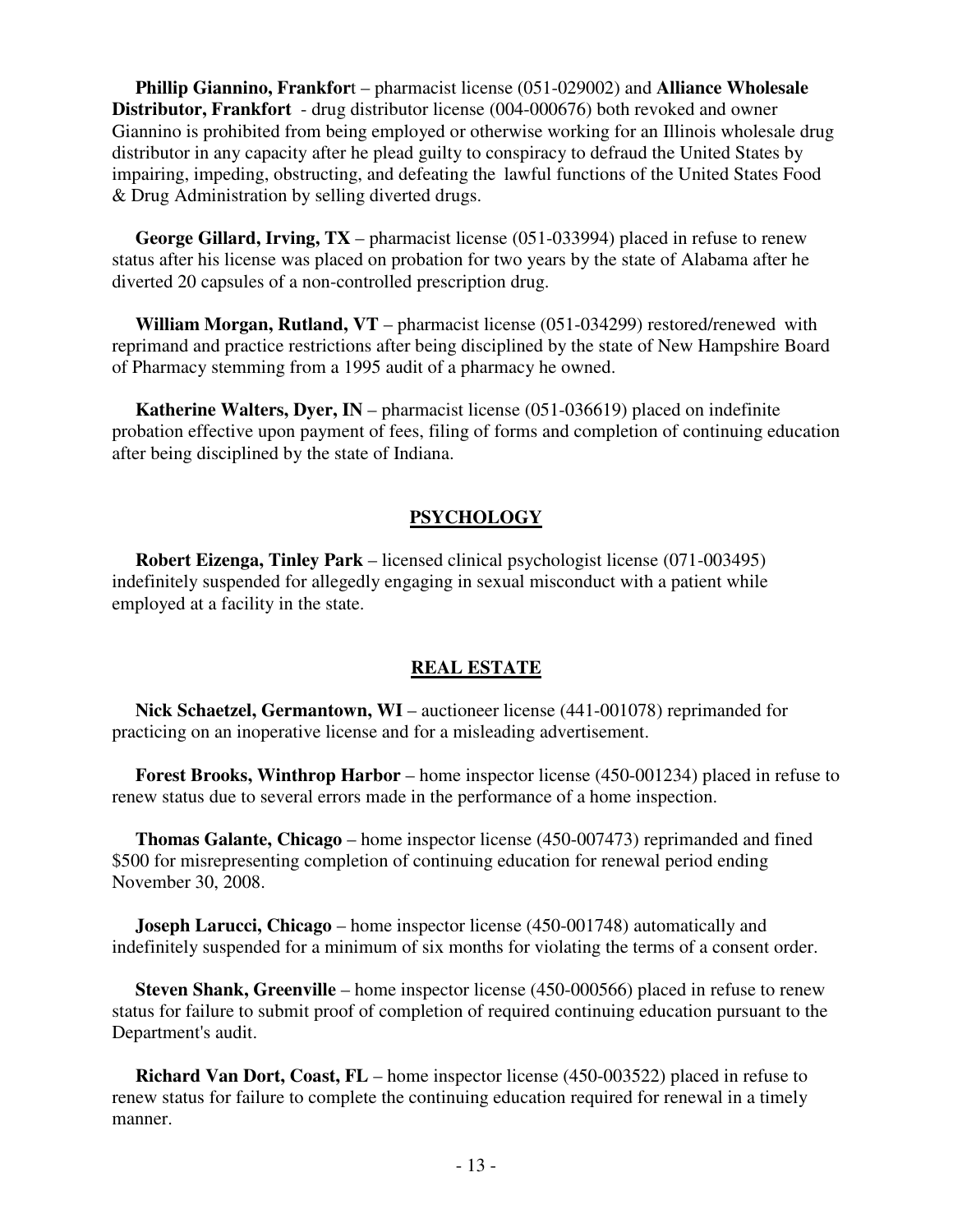**Kristina Bartosik, Eureka** – leasing agent license (473-app3553656) issued on probation for 18 months due to two prior convictions for theft.

**Jesus Colome, Joliet** – real estate broker license (475-101531) and real estate broker corporation license (478-009709) both placed in refuse to renew status after practiced on an expired license, failure to inform clients of dual agency, failure to put an agreement for real estate services in writing and failure to remit moneys belongs to others.

**Loren Gillum, Augusta** – real estate broker license (475-101554) and real estate broker corporation license (478-011707) both reprimanded due to the broker corporation's website containing a misleading advertisement.

**Karl Hauser, Sugar Grove** – real estate broker license (475-106956) placed in refuse to renew license after received a \$1,500 fee for services not rendered to his client. The client was subsequently unable to contact him at any time after the fee was paid.

**Eric Schulz, Dubuque, IA** – real estate broker license (475-082924) placed in refuse to renew status due to a failure to produce documents requested by the Department.

**Michael Sparks, Rolling Meadows** – real estate broker license (475-056024) and real estate broker corporation license (478-002204) both indefinitely suspended for failure to deposit and maintain security deposits in an escrow account.

**Emir Stokes, Chicago** – real estate salesperson license (475-109797) and real estate broker license (478-011293) both revoked and each fined \$25,000 for failure to cooperate with the Department's investigation.

**Todd Wilson, Yorkville** – real estate broker license (475-113161) placed in refuse to renew status for failure to disclose his status as a licensee in writing to all parties in a transaction in which he was the purchaser of the property.

The following individuals' real estate salesperson licenses were placed in refuse to renew status for failure to complete the required continuing education for the 2007-2009 renewal cycle and for falsification of renewal application:

 **Christi Conroy, Glen Carbon** – real estate salesperson license (476-389184) placed in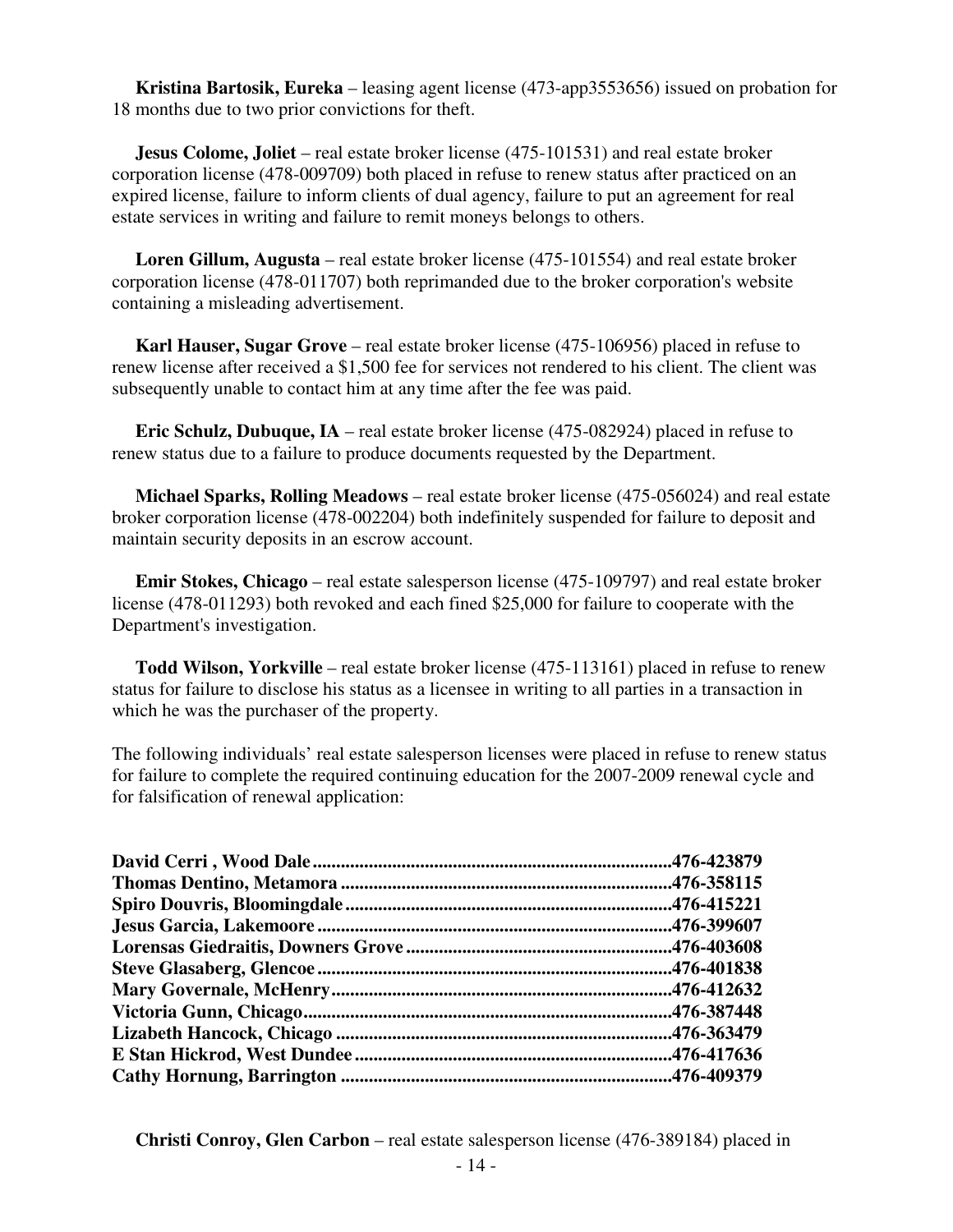refuse to renew status due to a failure to complete the required continuing education hours for the 2007-2009 renewal cycle and for falsification of renewal application. Respondent is to pay a \$1000.00 fine at the time of restoration.

**Mark Grimsley, Chicago** – real estate salesperson license (476-361942) fined \$800 for misrepresenting completion of continuing education for May 1, 2007 through April 30, 2009 renewal period.

**Joe Hathorne, River Forest** – real estate salesperson license (476-345499) restored to probation to terminate on April 30, 2014 effective upon payment of fees and filing of forms.

**Radu Suciu, Chicago** – real estate salesperson license (476-381985) fined \$500 for failure to complete the continuing education required for the 2007-2009 salesperson renewal period.

**Schyrita Wagner, Chicago** – real estate salesperson license (476-438905) issued with reprimand after being disciplined by the state of Wisconsin.

**Shawn Walling, Glendale Heights** – real estate salesperson license (476-369837) fined \$800 with continuing education conditions for failure to complete the continuing education required for the 2007-2009 salesperson renewal period.

**Lela Wislocka, Chicago** – real estate salesperson license (476-397051) indefinitely suspended for practicing on an inoperative license, posting blind ads, and using form rental contracts belonging to another licensee without permission.

**Jeffrey Calhoun, Cary** – certified residential real estate appraiser license (556-003991) revoked due to his attaching the electronic signature of his supervisory appraiser on fourteen separate appraisal reports without authorization.

**Eugene Estrin, Morton Grove** – certified residential real estate appraiser license (556- 004124) revoked for allegations he forged signatures on two appraisal reports.

**Kirk Hamilton, Springfield** – certified residential real estate appraiser license (556-003138) fined \$2,000 for producing an appraisal report that contained significant errors or inconsistencies and failed to comply with the requirements of the Real Estate Appraiser Licensing Act.

**Erik Nance, Chicago** – certified residential real estate appraiser license (556-004396) revoked and fined \$500 for failure to reply to the Department's request.

**Monika Szewerniak, Des Plaines** – certified residential real estate appraiser license (556- 003699) fined \$2,000 for misrepresenting the completion of continuing education required for renewal.

**Patrice Calhoun, Cary** – residential real estate appraiser license (557-003317) revoked due to her attaching the electronic signature of her supervisory appraiser on fourteen separate appraisal reports without authorization.

**Angel Fragoso, Franklin Park** – associate real estate trainee appraiser license (557-004775) placed in refuse to renew status due to his drafting an appraisal report replete.